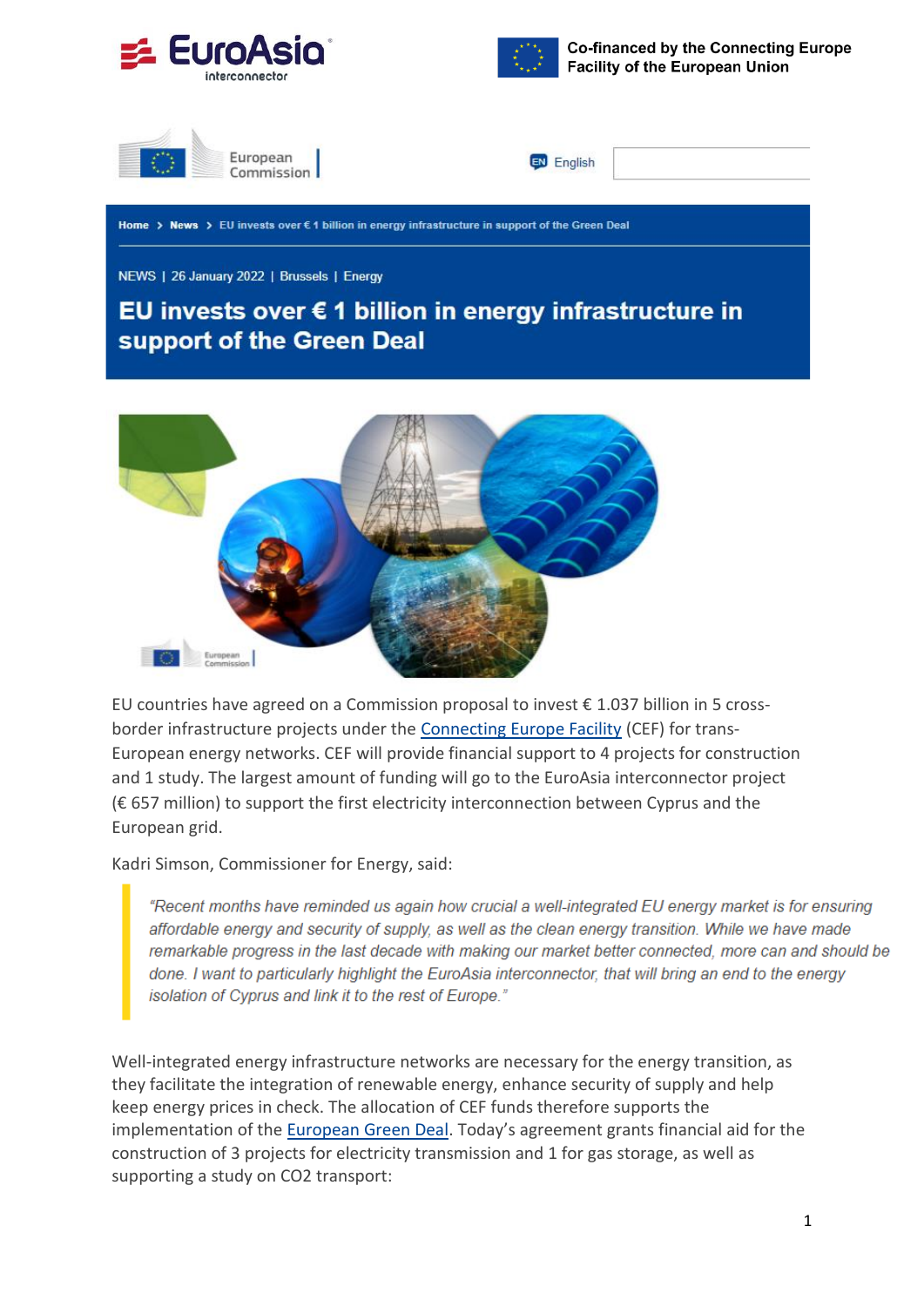



## **EuroAsia interconnector** (€657 million)

This electricity project interconnects the transmission networks of Cyprus and Greece, allowing the transmission of electricity in both directions and ending the energy isolation of Cyprus. The 898km of undersea cables and maximum sea depth of 3000 meters will set new world records for a project of this kind. This investment is a continuation of the financial and political support of the EuroAsia project. The CEF grant comes in addition to the €100 million grant awarded in the [Recovery and Resilience](https://ec.europa.eu/info/business-economy-euro/recovery-coronavirus/recovery-and-resilience-facility_en)  [Facility instrument](https://ec.europa.eu/info/business-economy-euro/recovery-coronavirus/recovery-and-resilience-facility_en)



[https://ec.europa.eu/info/news/eu-invests-over-eu-1-billion-clean-energy-infrastructure-support](https://ec.europa.eu/info/news/eu-invests-over-eu-1-billion-clean-energy-infrastructure-support-green-deal-2022-jan-26_en)[green-deal-2022-jan-26\\_en](https://ec.europa.eu/info/news/eu-invests-over-eu-1-billion-clean-energy-infrastructure-support-green-deal-2022-jan-26_en)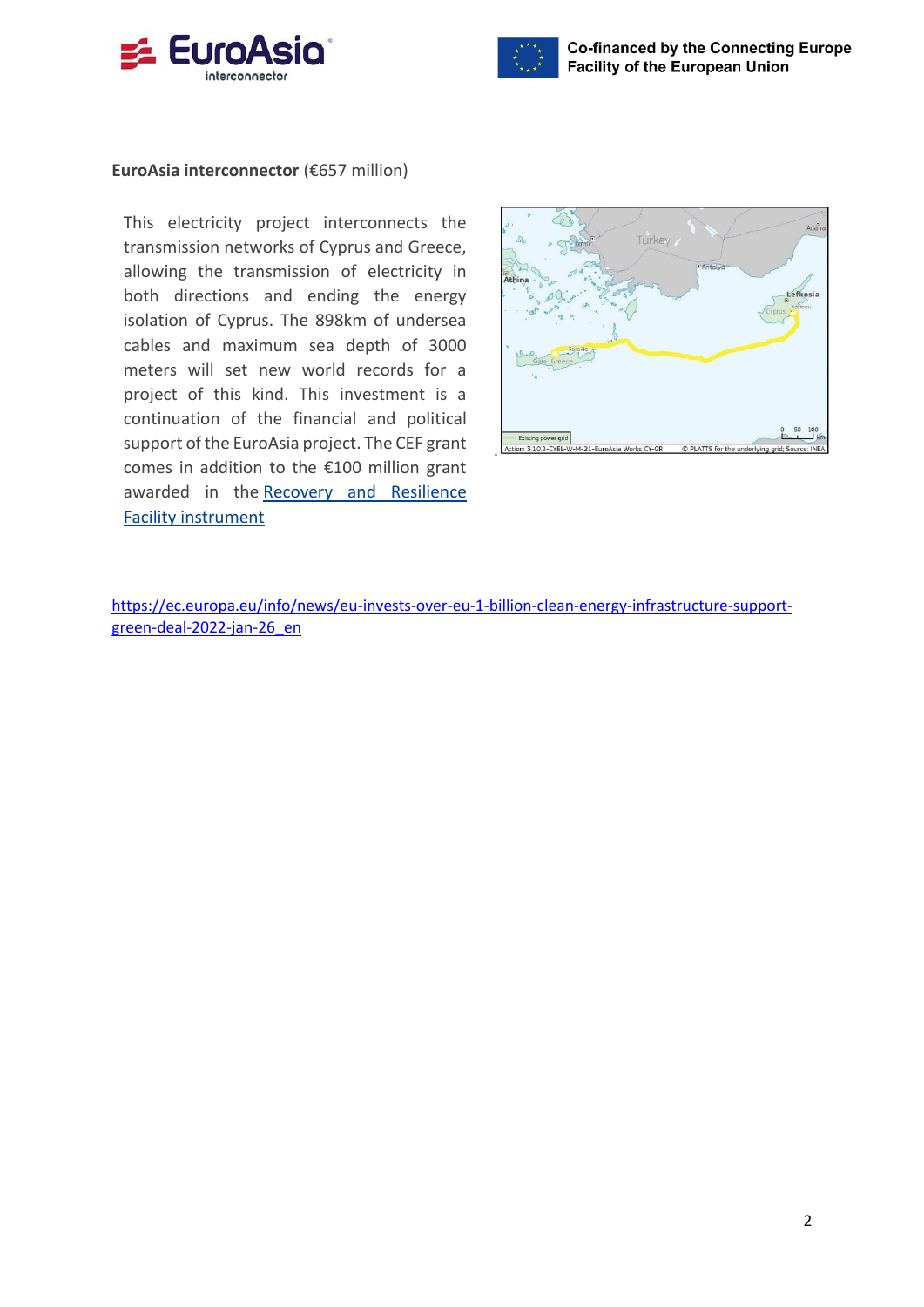



## **Statement by the Project Promoter of the EuroAsia Interconnector**

## **Electricity Interconnection Israel Cyprus Greece-Europe**

On this occasion of the CEF grant approval by the European Commission, the Project Promoter would like to warmly thank:

the President of the Republic of Cyprus, Mr Nicos Anastasiades, for the continued support and cooperation with him as well as with members of his Government,

the Prime Ministers of Greece and Israel, Mr Kyriakos Mitsotakis and Mr Naftali Bennett, for their cooperation and support, as well as the members of their governments,

special thanks are due to the Energy Minister Ms Natasa Pilides, who embraced the project from the first moment and placed it among her policy priorities, the Director General and the officials of the Energy Ministry, as well as,

the Energy Commissioner, Ms Kadri Simson and the Directorate General Energy of the European Commission,

the President and members of the Cyprus Energy Regulatory Authority, the Cyprus Transmission System Operator and their officials,

the National Competent Authority for PCIs and the other national licensing authorities,

the Minister of Finance, the Director General EPCD and all the competent state officials, for their contribution in the implementation of the project.

Thanks are due to the members of the House of Representatives and all the Cypriot Members of the European Parliament.

Also, to the Energy Minister of Greece, Mr Costas Skrekas, the Energy Ministry and the General Secretariat, the Energy Regulatory Authority, the Transmission System Operator of Greece, the General Directorate of Strategic Investments and all the competent officials for their cooperation and support.

Their cooperation and continuous support in the implementation of the electricity interconnection EuroAsia Interconnector has been decisive and essential since, as a European Project of Common Interest, ends the energy isolation and connects Cyprus to the single European energy market.

The approval of the Application for Funding by the European financing mechanism "Connecting Europe Facility" is for the Project Promoter the most important milestone which